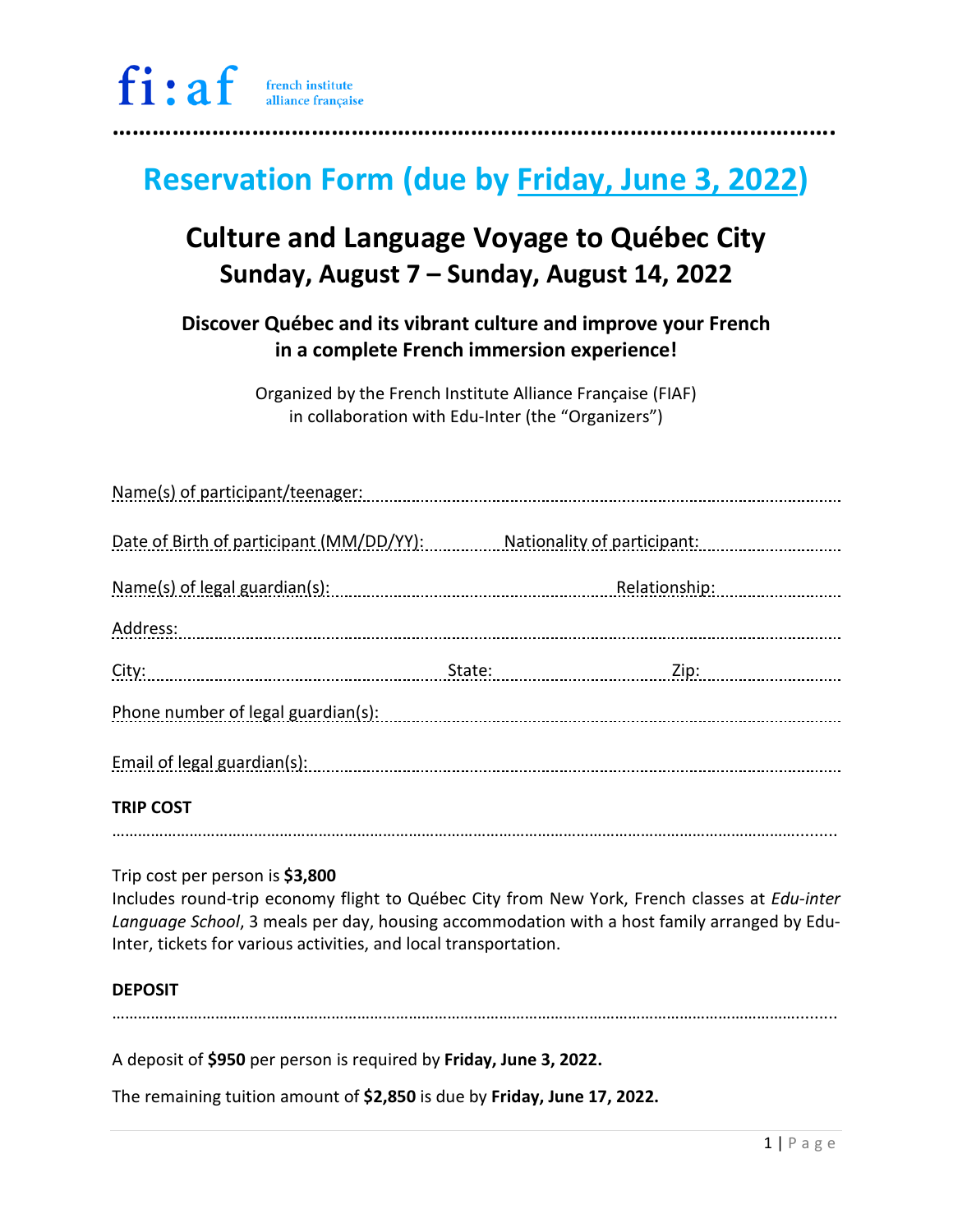### fi:af french institute<br>alliance française

| <b>ACCOMODATION - Homestay preferences - Information for Edu-Inter</b>                                                                                                                                                           |                       |                            |  |  |  |
|----------------------------------------------------------------------------------------------------------------------------------------------------------------------------------------------------------------------------------|-----------------------|----------------------------|--|--|--|
|                                                                                                                                                                                                                                  |                       |                            |  |  |  |
|                                                                                                                                                                                                                                  |                       |                            |  |  |  |
| $\Box$ I can live with a family with children $\Box$ I can live with pets                                                                                                                                                        |                       |                            |  |  |  |
|                                                                                                                                                                                                                                  |                       | □ Vegan □ Gluten free      |  |  |  |
| $\Box$ Any other important information we should know about your child prior to departure:                                                                                                                                       |                       |                            |  |  |  |
| <b>PAYMENT INFORMATION</b>                                                                                                                                                                                                       |                       |                            |  |  |  |
| I have enclosed:                                                                                                                                                                                                                 |                       |                            |  |  |  |
| Payment method:<br>$\bigcirc$ I have enclosed a check payable to the French Institute Alliance Française (FIAF)<br>$\bigcirc$ I want to pay by credit card (note that a 5% processing fee will be added to the total):<br>◯ Visa | $\bigcirc$ Mastercard | $\bigcap$ American Express |  |  |  |
| Credit Card No. 2008. Expiration. Expiration. 2016. Credit Card No. 2016. All and the Expiration. 2016. Expiration.                                                                                                              |                       |                            |  |  |  |
| Biling Address Manual Manual Manual Manual Manual Manual Manual Manual Manual Manual Manual Manual Manual Manu                                                                                                                   |                       |                            |  |  |  |
| City                                                                                                                                                                                                                             |                       |                            |  |  |  |
| If paying by card, I authorize the French Institute Alliance Française (FIAF) to charge the balance<br>tuition payment if applicable to the card above on Fri, June 17, 2022.                                                    |                       |                            |  |  |  |
| <b>Signature</b>                                                                                                                                                                                                                 |                       |                            |  |  |  |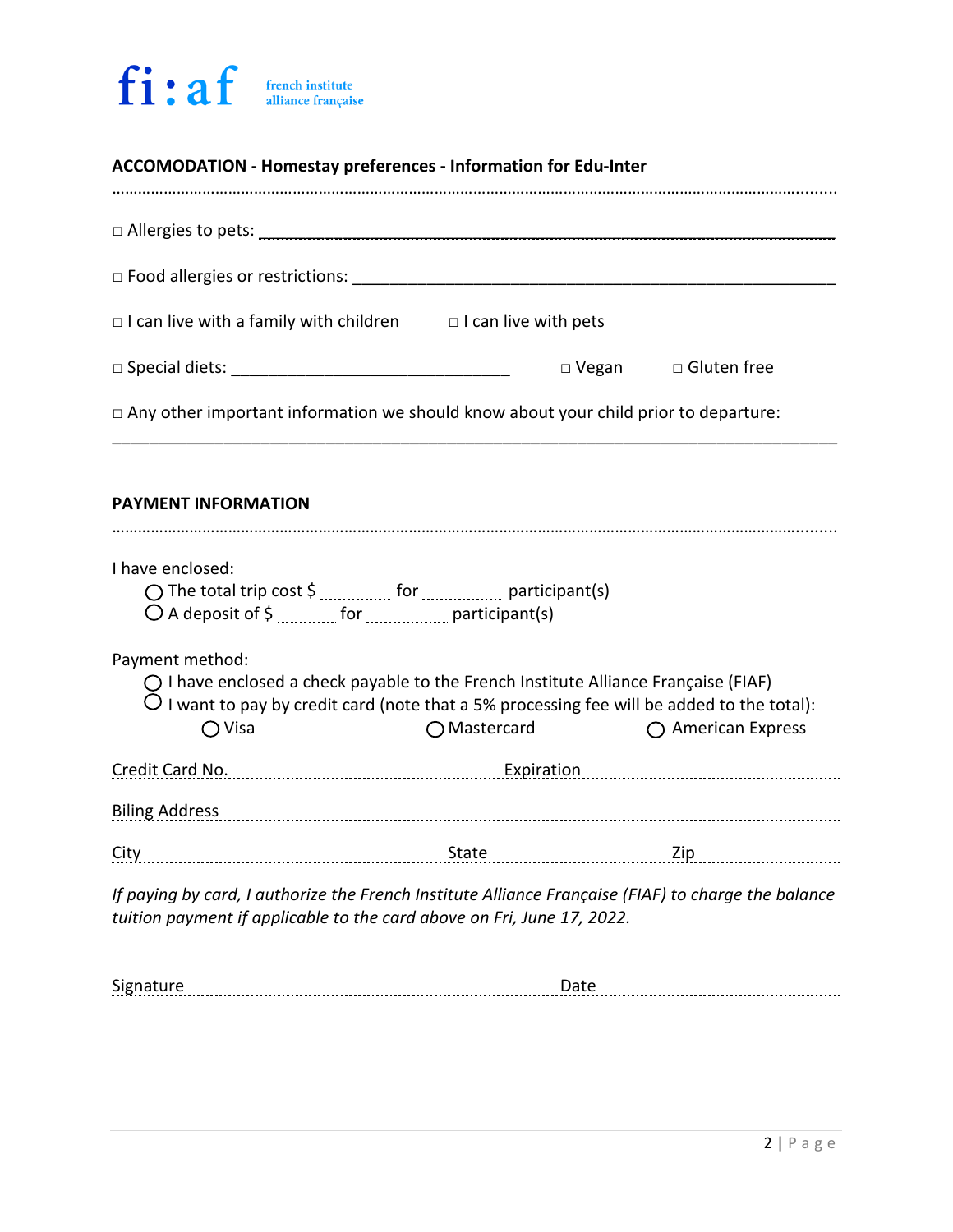### **TERMS, CONDITIONS AND CANCELLATION POLICY**

…………………………………………………………………………………………………………………………………………….........

#### **Travel Arrangements**

Economy flights from NYC to Québec City, Québec City to NYC and transportation from and to airport, and within Québec for the duration of the program will be provided by the Organizers (FIAF and Edu-Inter).

#### **Responsibility**

FIAF and Edu-Inter act only as a provider with respect to travel and shall, under no circumstances, be held responsible for injury, damage, loss, accident, delays or any unpredictable event whatsoever. Therefore, no refund or compensation will be made by FIAF or Edu-Inter for any damages incurred by the participant. Participants are required to purchase their own travel insurance with emergency and medical coverage.

#### **Reservations and Cancellations**

Registration form and deposit must be received by **June 3, 2022**. As space is limited, reservations will be honored in the order received. Full trip payment must be completed by **June 17, 2022**.

Cancellation requests must be submitted in writing to Chloé Lagrange – FIAF Youth Programs Coordinator at [clagrange@fiaf.org.](mailto:clagrange@fiaf.org)

For cancellations **before or on June 17, 2022**, a **\$250** fee per person will be deducted from the refund. Cancellations received **after June 17, 2022**, will result in **forfeiture of the full deposit amount** per person. Cancellations received **after July 1, 2022**, will result in **forfeiture of 50% of the full trip cost** per person. Cancellations received **after July 8, 2022**, will necessitate **forfeiture of the full trip cost** per person.

By signing and returning this Reservation Form, you acknowledge that you have read and agreed to the terms and conditions as indicated. You specifically waive any claims of action against FIAF, its Board of Directors, its staff, and its representatives, as well as against Edu-Inter in case of any loss of property, accident, or injury in connection with this program.

You also accept that you are responsible for any travel visa / permit that might be required by you to allow you to travel to Canada and for return to the United States.

Name and signature of the legal guardian *manufarmal manufarmal means and signature of the legal guardian* **manufarmal means and signature of the legal guardian manufarmal means and means and means and means and means and** Date

**Please return this form with deposit payment no later than Friday, June 3, 2022, to:** Chloé Lagrange French Institute Alliance Française (FIAF) 22 East 60<sup>th</sup> Street, New York, New York, 10022 [clagrange@fiaf.org](mailto:clagrange@fiaf.org)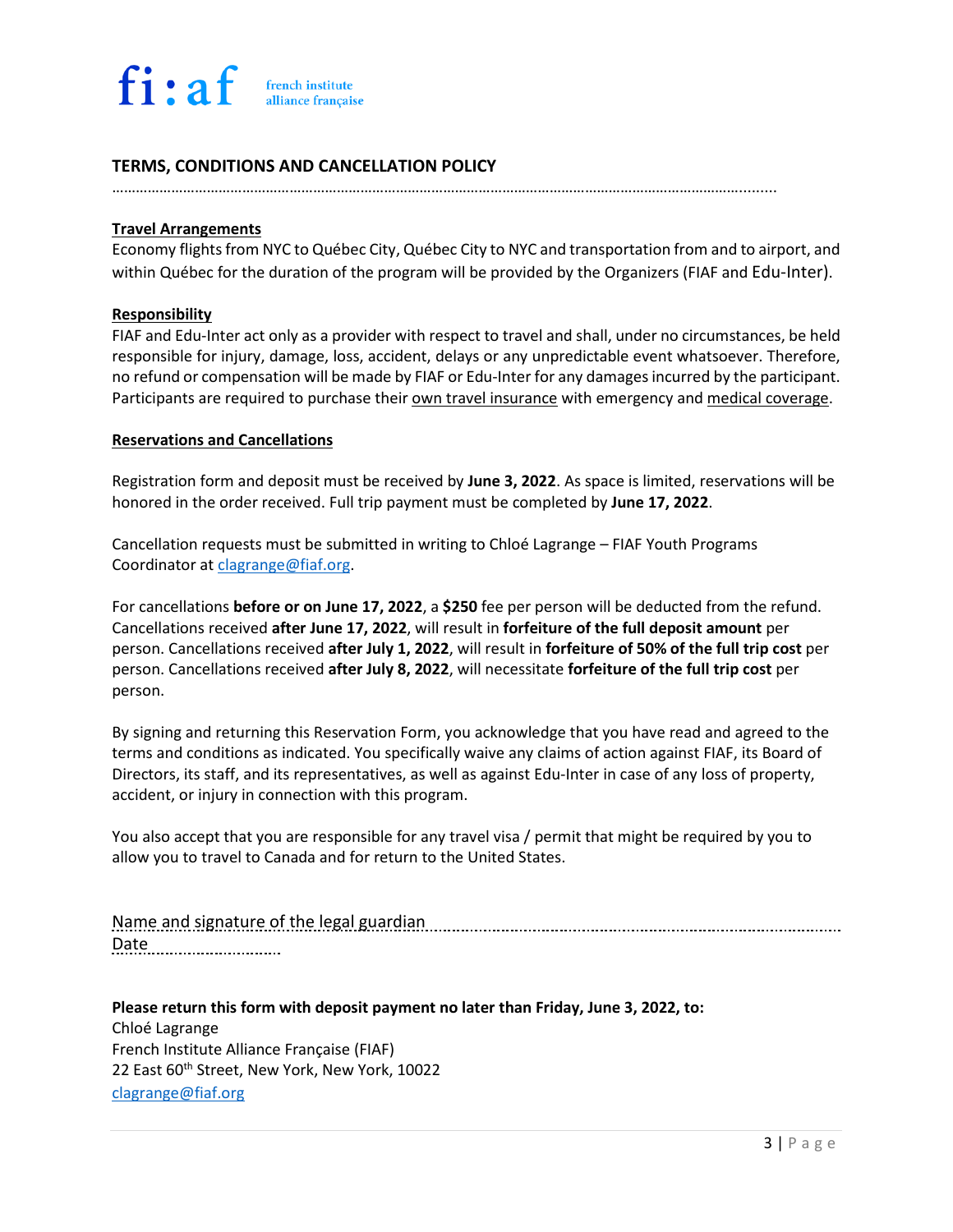

# **Medical Form**

| Allergies and Food intolerance | Does your child have a deadly allergy? O Yes O No<br>If yes, does your child carry an EpiPen? O Yes O No | Indicate if your child suffers from any of the following conditions (specify): |
|--------------------------------|----------------------------------------------------------------------------------------------------------|--------------------------------------------------------------------------------|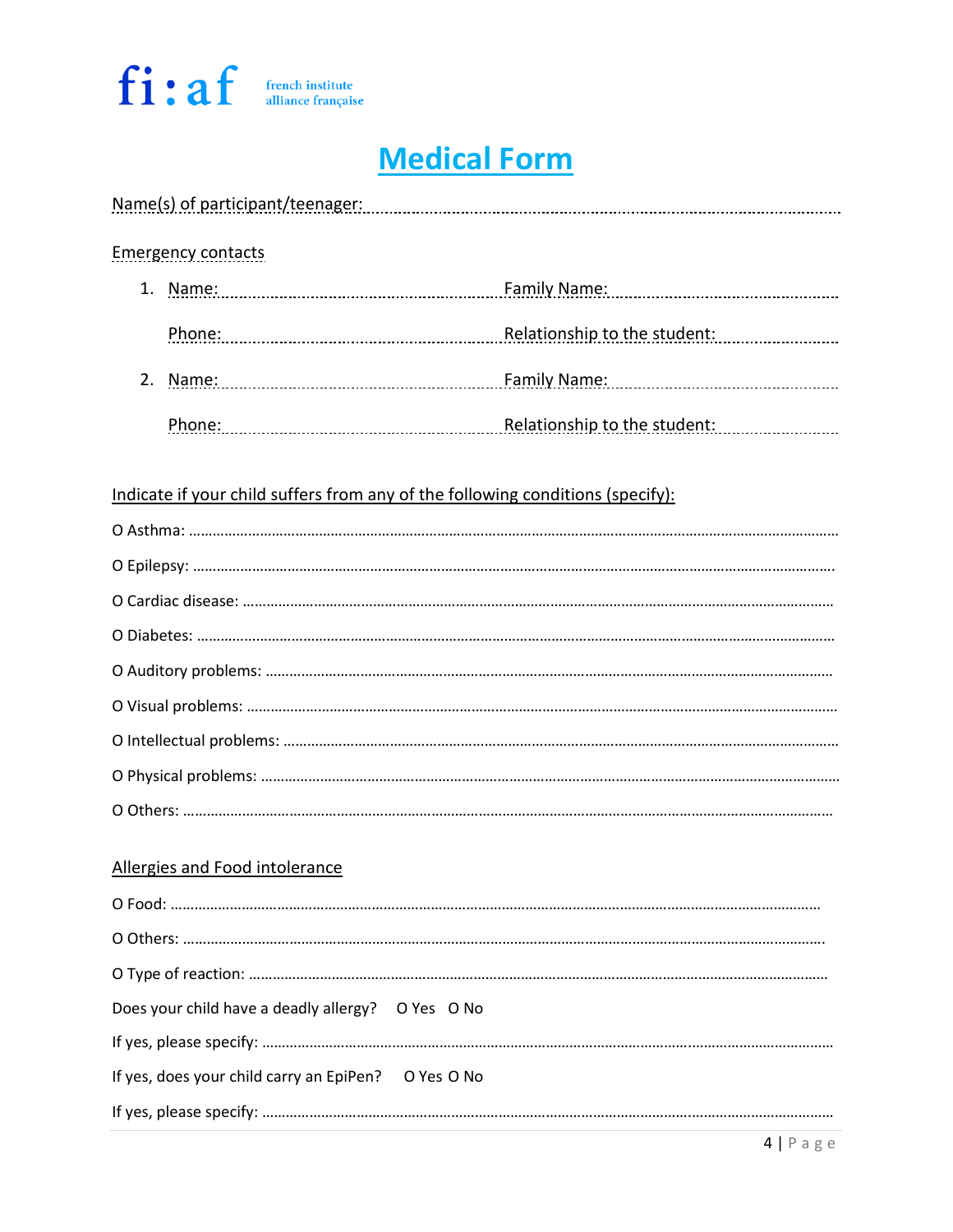

| Does your child take medications?                                  |
|--------------------------------------------------------------------|
|                                                                    |
| Does your child wear glasses or contact lenses?                    |
|                                                                    |
| Does your child have problems of behavior?                         |
|                                                                    |
| Does your child need to wear ear plugs?                            |
|                                                                    |
| Does your child prefer not doing certain activities?               |
|                                                                    |
|                                                                    |
|                                                                    |
|                                                                    |
| Other information that you would like us to know about your child: |
|                                                                    |
|                                                                    |
|                                                                    |
|                                                                    |